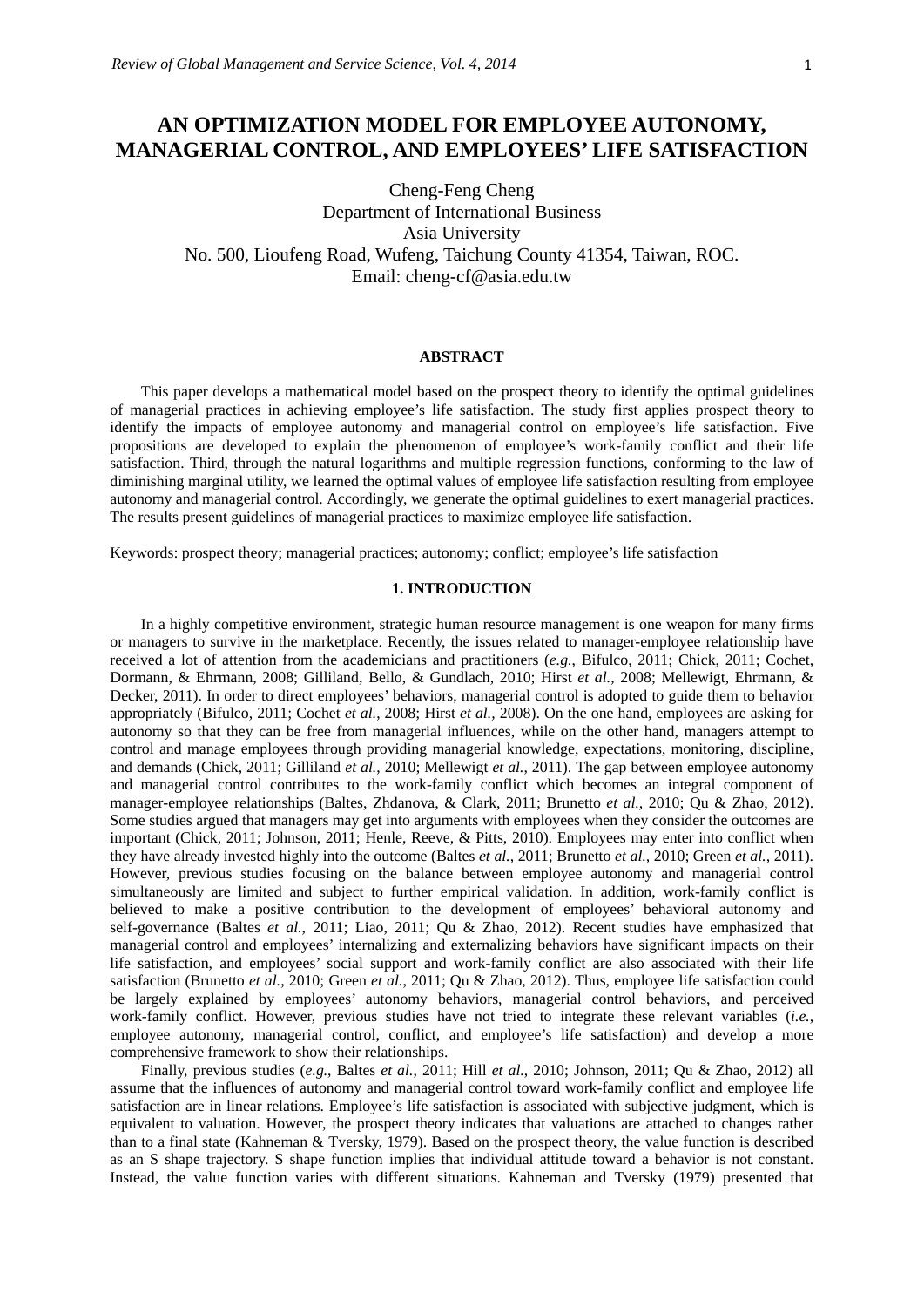psychological principle favors risk aversion in the domain of gain and risk seeking in the domain of losses, as well as further proposed that the value function was defined by deviations from the reference point and was generally characterized as concave in the domain of gains and convex in the domain of losses. According to the idea of the prospect theory, we propose the employees will risk aversion in the domain of gain and risk seeking in the domain of losses and describe life satisfaction as nonlinear value function, which is altered by managerial control and employee autonomy. Prospect theory has been commonly applied to the field of economics, sociology, and psychology (*e.g.*, Merriman & Deckop, 2007; Park & Rothrock, 2007). Park and Rothrock (2007) focused on the effects of framing on decision making in a homeland missile defense context and proposed that positive framing promoted risk-averse behavior whereas negative framing promoted risk-seeking behavior. Merriman and Deckop (2007) further focused on risk preference and choice behavior, and investigated potential motivational effects associated with decision framing based on the prospect theory.

With regard to prospect theory, this study suggests that employees may set different reference points on their level of autonomy and managerial control due to their background and peer references. When employees perceive that the degree of autonomy is lower than their reference point and the degree of managerial control is higher than their reference point, employees will feel that they have a great deal of loss on the authority of self-determination and freedom. According to prospect theory, employees will risk seeking in the domain of losses *(i.e.*, the convex value function). On the other hand, if employees perceive that autonomy is higher or managerial control is lower than their reference point, they could accept such kind of treatment and the perceived life satisfaction will follow a concave function with diminishing return. Accordingly, employees will risk aversion in the domain of gain. Prospect theory has been adopted extensively in the literature of consumer behavior and decision making literature (*e.g.*, Coppejans, 2001), but is totally ignored in the studies of employees. A conceptual framework is developed based on series of literature review. This study investigates this issue through mathematical model development.

The purpose of this study is to evaluate employee's life satisfaction by integrating the perspectives of employee autonomy, managerial control, and work-family conflict based on a mathematical model. Away from previous linear relationship (*e.g.*, Baltes *et al.*, 2011; Hill *et al.*, 2010; Johnson, 2011; Qu & Zhao, 2012), this study suggests that employees will have higher level of life satisfaction if their autonomy is higher than the reference point while the managerial control is lower than the reference point. Five propositions are developed to explain the phenomenon of work-family conflict and their life satisfaction. This study expands the knowledge on prospect theory to develop the optimal model measurement of employee life satisfaction via intermediary variable with respect to work-family conflict. In sum, this study intends to raise three issues related to manager-employee strategies. First, the study first applies prospect theory to identify the impacts of employee autonomy and managerial control on employee's life satisfaction. Based on the concept of prospect theory, employees may perceive a concave life satisfaction function in the domain of gains, while they may perceive a convex life satisfaction function in the domain of losses. Second, this study creates four quadrants to explain the optimal value of employees' life satisfaction. Specifically, the "optimal value" represents the most appropriate level of employee autonomy and managerial control which manager should exert to maximize employees' life satisfaction.

#### **2. LITERATURE REVIEW AND PROPOSITIONS DEVELOPMENT**

Current literature has expressed the strong interest in the issues related to manager-employee relationship. Several studies focused on the issues of autonomy and controlling (*e.g.*, Bifulco, 2011; Chick, 2011; Cochet *et al.*, 2008; Fenton-O'Creevy, Gooderham, & Nordhaug, 2008; Henle *et al.*, 2010; Hirst *et al.,* 2008; Hornung & Rousseau, 2007; Tafti, Mithas, & Krishnan, 2007). In the context of autonomy, Tafti *et al.* (2007) firstly proposed that autonomy as an important component of a facilitating human resources policy can be defined as the extent to which workers have controls over their own schedules or control over the specific procedures in which they carry out their schedules. Hirst *et al.* (2008) indicated that high levels of autonomy will be seen as evidence of positive and trusting management practices, in turn enhancing employees' intrinsic motivation, and optimizing group and organizational processes, leading to enhanced organizational productivity. Cochet *et al.* (2008) suggested that autonomy not only fosters system-wide adaptability and satisfaction but also raises the costs from agency problems. Fenton-O'Creevy *et al.* (2008) explored determinants of subsidiary autonomy in setting human resource management practices within US-parented multinational enterprises (MNEs). Bifulco (2011) focused on the New Public Management in Italy and emphasized the importance of autonomy and freedom in present-day organizations. In the context of controlling, Henle *et al.* (2010) used the theory of planned behavior to investigate the antecedents of time theft and suggested that perceived behavioral control was significantly related to time theft intentions. Chick (2011) argued most people were control freaks and explained how they can be encouraged to accept change.

According to psychoanalytic theory, autonomous development, which is deemed as the process of self-determination, is a step toward higher personality functioning and ego maturation (Bifulco, 2011; Hirst *et al.,* 2008; Hornung & Rousseau, 2007). Hornung and Rousseau (2007) proposed that promoting worker autonomy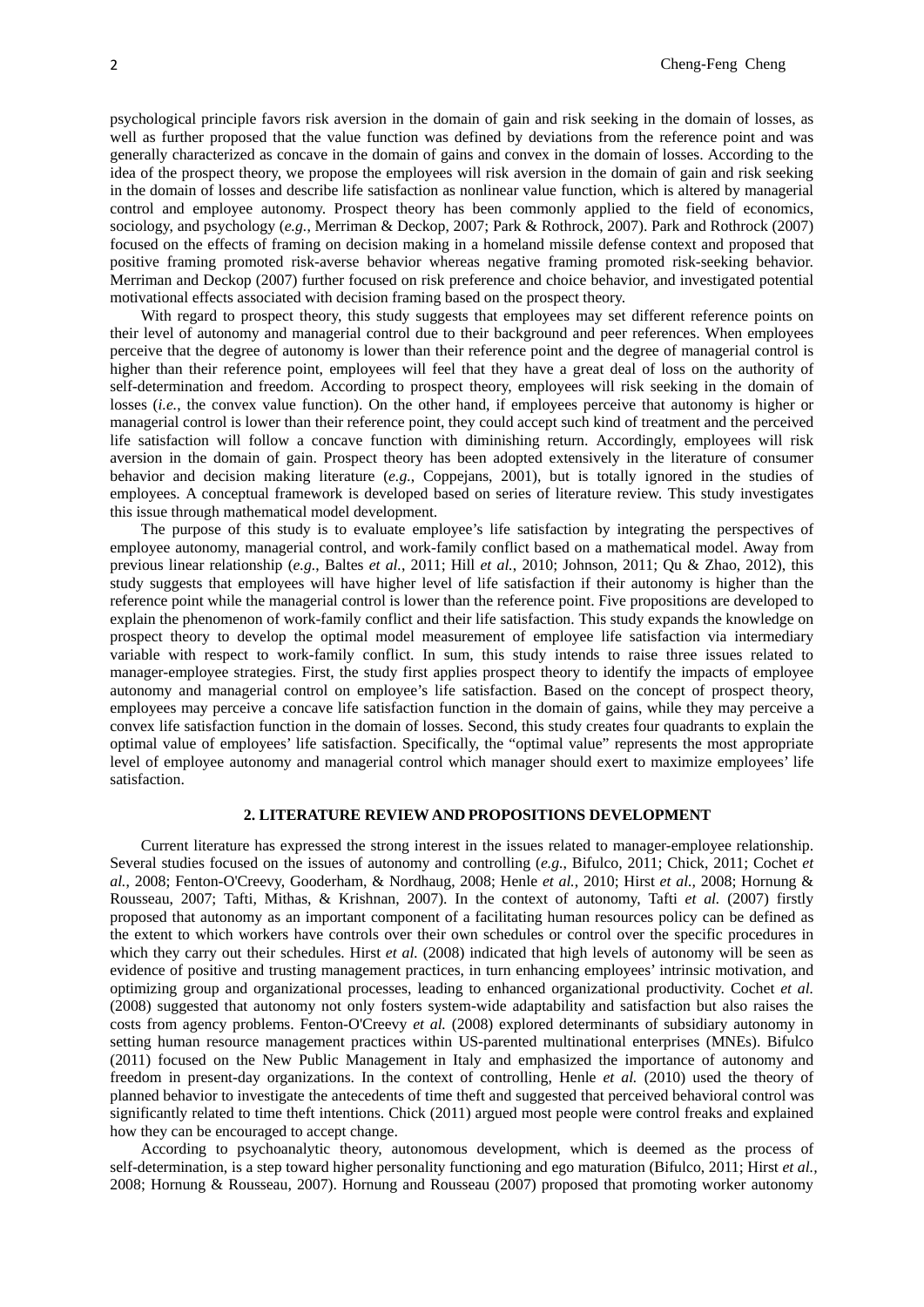itself can be a critical precursor to successful implementation of certain forms of organizational change. Hirst *et al.* (2008) argued that autonomy-seeking behavior reduced emotional dependence upon his/her managers and encouraged an employee to explore other meaningful relationships. Baltes *et al.* (2011) further suggested that injunctive or subjective norms played an important role in his/her behavior and family relationship. Most employees prefer making decisions by themselves. Although some managers encourage their employees to cultivate autonomy in order to help them develop the ability of living independently, they normally exert managerial control in an attempt to protect their employee. However, most employees dislike being controlled. Johnson (2011) and Gilliland *et al.* (2010) contended that managers entered into arguments with employees when they thought that the outcomes are important. Similarly, employees were likely to enter into conflict when they had invested highly in the outcomes that were not approved by the managers.

According to Proost *et al.* (2010), conflict represents the level of tension, frustration, and disagreement in relationships. In fact, higher levels of employee autonomy or managerial control (*i.e.*, managers' subjective norms) are associated with poor qualities of manager-employee relationship and thus result in higher work-family conflict (Brunetto *et al.*, 2010; Gilliland *et al.*, 2010; Hill *et al.*, 2010; Liao, 2011; Qu & Zhao, 2012). Empirical findings regarding the complementarities among facilitating human resources practices suggest that worker autonomy can reduce barriers among workers and among functional units (Tafti *et al.*, 2007). Hornung and Rousseau (2007) suggested that autonomy positively affected employee role breadth self-efficacy and personal initiative, which in turn had positive though differential relationships with employee responses to change. Fenton-O'Creevy *et al.* (2008) proposed that work-life is characterized not only by powerful labour representative bodies but also by strong work legislation that constrains managerial autonomy in the firm. Work interference with family, family interference with work, and emotional stability may influence work-family conflict (Baltes *et al.*, 2011). According to social capital theory the supervisor-subordinate relationship (measured using leader-member exchange) depends upon employees' perceptions of work-family conflict (Brunetto et al., 2010). Hill *et al.* (2010) suggested that perceived schedule flexibility were generally related to less work-life conflict. Furthermore, Tafti *et al.* (2007) examined the relationship between firms' human resources practices and their information technology practices, and argued that autonomy was negatively associated with feeling of connectedness with members. When striving for autonomy, the tension and conflict in the relationship between employees and their family will cause many problems for manager-employees interaction (Liao, 2011). Baltes *et al.* (2011) argued that the effectiveness of training programs and interventions aimed at reducing work-family conflict levels of employees. Green et al. (2011) proposed that extensive work-family conflict at homes would disturb employees and cause them runaway. Drawing from these arguments, this study proposes the following propositions.

# **PROPOSITION 1**. *Employee autonomy influences the work-family conflict.*

#### **PROPOSITION 2**. *Managerial control enhances the work-family conflict.*

Life satisfaction is important as it is an indicator how efficiently control mechanisms may work for employee-managers relationships (Mellewigt *et al.*, 2011). Employee's life satisfaction is defined as a cognitive evaluation of quality of an employee's overall life (Jang, Park, & Zippay 2011). Jang *et al.* (2011) proposed that there have positive relationships between the availability of scheduling control and work-life balance policies on the one hand, and job satisfaction and mental wellbeing, on the other. Green *et al.* (2011) proposed that effective management provided a protective effect to employees by influencing employees' knowledge, attitudes, and normative expectation. Quality of employees' life can be conceptualized from objective and subjective perspectives. The objective quality of life focuses on external conditions such as housing quality or income levels. The subjective quality of life concentrates on employees' fulfillment of their needs, goals, and wishes. For the purpose of this study, we only focus on employees' subjective life satisfaction.

The self-determination theory suggests that autonomy is a self-determination behavior that is freely endorsed by the external factors such as managerial control and cultural values and should be based on integrated values and interests (Cochet *et al.*, 2008; Fenton-O'Creevy *et al.*, 2008; Hirst *et al.,* 2008). Employees with higher levels of autonomy are able to engage in actions which can fulfill their values and interest. Hence, self-determination theory implies that employee autonomy can enhance life satisfaction. This statement is consistent with Hirst *et al.* (2008) argument that family-related factors such as psychological autonomy were associated with employee's life satisfaction. In addition, some studies have found a significant impact of managers' subjective norms on employee's life satisfaction (*e.g.*, Chick, 2011; Henle *et al.,* 2010; Mellewigt *et al.,* 2011; Suldo & Huebner, 2004; Zullig *et al.,* 2005). Chick (2011) highlighted that managers can encourage their people to accept, satisfy, or embrace organizational change and affect employees' satisfaction when organizational change was the norm. Mellewigt *et al.* (2011) argued that authoritative managerial behavior or behavior control significantly influences employees' life satisfaction. Henle *et al.* (2010) used the theory of planned behavior to investigate the antecedents of time theft and suggested that perceived behavioral control was significantly related to time theft intentions and satisfaction. Johnson (2011) proposed that effective management practices exerted a protective influence on employee behavior and judgment. Brunetto *et al.* (2010) further suggested that specific family-related factors, including family structure, work-family conflict, social support,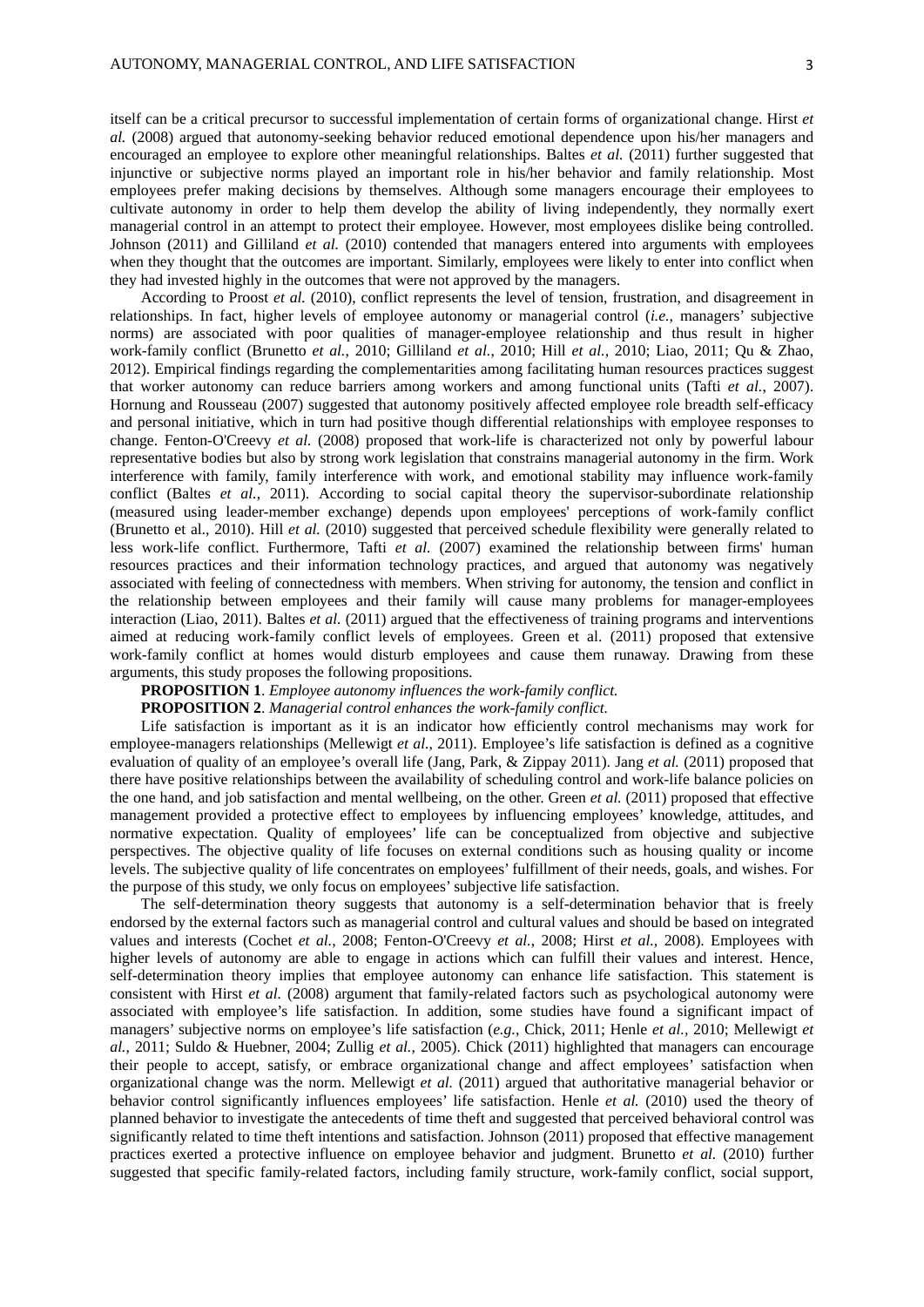and authoritative management were associated with employees' life satisfaction. Accordingly, this study develops the following propositions.

**PROPOSITION 3**. *Employee autonomy enhances employees' life satisfaction.* 

**PROPOSITION 4**. *Managerial control influences employees' life satisfaction.* 

Numerous studies have proposed that family conflict is associated with negative outcomes for employees, such as life dissatisfaction or delinquency (*e.g.*, Brunetto *et al.*, 2010; Green *et al.,* 2011; Liao, 2011). The focal employee's work-interfering-with-family behaviors were positively associated with the partner's reports of observed work-to-family conflict, resulting in negative emotional displays when discussing work and the partner's negative emotional displays were related to less career resilience and more turnover exploration by the focal employee (Green *et al.,* 2011). Both supervisor-subordinate relationship and employees' perceptions of work-family conflict may influence employees' perceptions of satisfaction (Brunetto *et al.*, 2010). Liao (2011) revealed that perceived organizational support and leader-member exchange partially mediated work-family conflict's influence on employee's satisfaction. Manager-employee relationship is an effective predictor of employee's life satisfaction (Jang *et al.*, 2011). Discords between employees and managers have negative impacts on employee's life satisfaction. Green *et al.* (2011) proposed that family conflict was the negative stress that may contribute to substantial declines in life quality and negative emotional displays for many employees. On the basis of these arguments, the fifth proposition is developed.

**PROPOSITION 5**. *The work-family conflict decrease employee's life satisfaction.* 

#### **3. MATHEMATICAL MODEL**

Although the research framework has been identified, it is further evaluated based on prospect theory and mathematical models are employed to express such relationships. Mathematics, as the language of science, allows interplay between empirical and theoretical research (Shugan, 2002). Based on prospect theory, this study utilizes the concepts of natural logarithms and multiple regression functions, which conform to the law of diminishing marginal utility. It is suggested that individuals perceive their value function differently based on the domain of gain or the domain of loss. A value function is generally characterized as concave for gains (*i.e.*, risk aversion in the domain of gain) and convex for losses (*i.e.*, risk seeking in the domain of losses) and its slope is steeper for the losses than for the gains (Kahneman & Tversky, 1979).

Employees will make comparisons with peers or other people to set a reference point. Employees may easily set different reference points on their levels of autonomy and managerial control due to their background and peer references. In other words, reference points of employee autonomy and managerial control represent the employees' expectable or reasonable evaluation of employee autonomy and managerial control. When the degree of employee autonomy is lower than the reference point and the degree of managerial control is higher than their reference point, they will feel that they lose their self-determination and freedom (*i.e.*, the convex value function). Contrarily, employees will feel more self-determination and freedom when the degree of autonomy is higher than the reference point or/and the degree of managerial control is lower than their reference point (*i.e.*, the concave value function). Hence, this study specifies that the state is a loss when the degree of employee autonomy is lower than the reference point or/and the degree of managerial control is higher than reference point, whereas the state is a gain when the degree of autonomy is higher than the reference point or/and the degree of managerial control is lower than the reference point.

To obtain the optimization model for the employee autonomy, managerial control, and the employee's life satisfaction, two functions based on the prospect theory that delineate the impacts of employee autonomy and managerial control on the employee's life satisfaction are first derived, and shown in Figure 1a and Figure 1b.



Note:  $A_0$  = the reference point of employee autonomy;  $P_0$  = the reference point of managerial control  $ALS_A =$  employee's life satisfaction on employee autonomy.  $ALS_P =$ employee's life satisfaction on managerial control.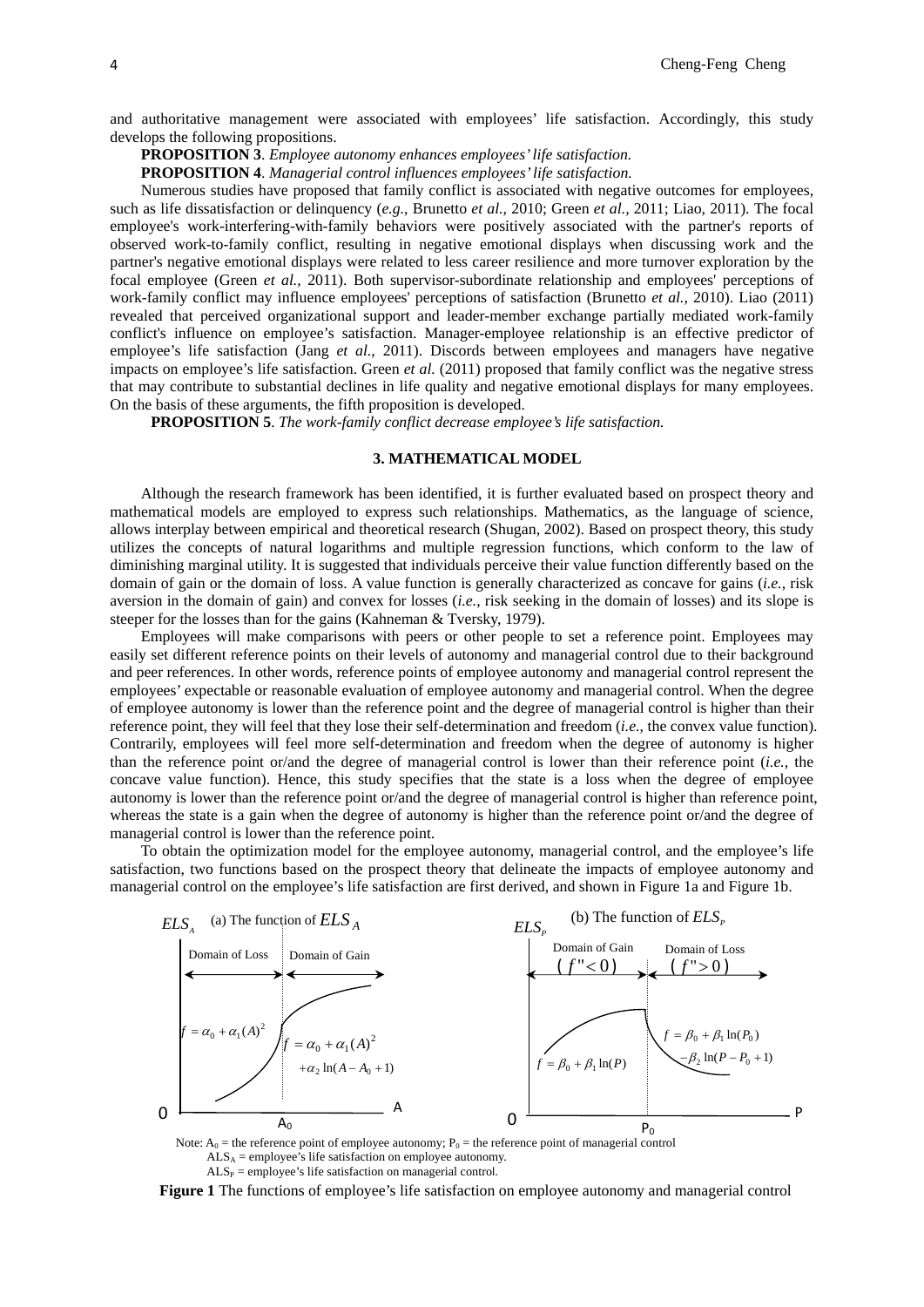According to proposition 3, employee's life satisfaction (ELS) will be influenced by employee autonomy (A). Based on the prospect theory, Figure 1a indicates that the function of employee's life satisfaction (ELS) on employee autonomy (A) is convex (*i.e.*,  $ELS_A^* > 0$ ) when A is less than employee's reference point (A<sub>0</sub>). Inversely, the function of value is concave when A is greater than employee's reference point. Accordingly, this study utilizes the concepts of quadratic equation and natural logarithmic function to develop the function of employee's life satisfaction on employee autonomy that conforms to the prospect theory, where  $\alpha_0$  and  $\alpha_1$  are the parameters consistent with the coefficients of regression that  $\alpha_0$  represents the constant and  $\alpha_1$  represents the degree of impact of employee autonomy on employee's life satisfaction. Function 2 shows that the function of the employee's life satisfaction on employee autonomy is convex for loss and concave for gain. According to proposition 4, the employee's life satisfaction (ELS) will be influenced by managerial control (P), where  $\beta_0$ and  $\beta_1$  are the parameters that  $\beta_0$  and  $\beta_1$  represent the constant and the degree of impact of managerial control on employee's life satisfaction, respectively.

As to the function of the employee's life satisfaction on managerial control ( $ELS<sub>e</sub>$ ), an extremely high level of managerial control will restrict the development of employees. Accordingly, since employees dislike being controlled, the state in which the level of managerial control is lower than reference point (*i.e.*,  $P \leq P_0$ ) can be seen as a gain for employees. However, several scholars have proposed that appropriate managerial behavior or behavior control, such as planning, approval, evaluation, monitoring, or revision process can enhance the ability, performance, and job satisfaction of employee. Tafti, Mithas, and Krishnan (2007) proposed that there was a general need for careful thinking about how to help knowledge workers perform optimally and traditional human resource management, in which managers were viewed as controllers and monitors of workers, and then managers were viewed as enforcers rather than as facilitators; their primary role was to control and monitor workers. Chick (2011) and Johnson (2011) strictly suggested that that managers can encourage their employees to accept, satisfy, or embrace organizational change and affect employees' satisfaction when organizational change was the norm. Johnson (2011) proposed that effective management practices exerted a protective influence on employee behavior and judgment. Therefore, most employees need the appropriate managerial control to develop or advance the ability in order to enhance the job satisfaction or life satisfaction when the managerial control is lower than reference point.

On the contrast, the state in which the level of managerial control is higher than reference point is regarded as the loss for employees. Accordingly, this study utilizes the concept of natural logarithmic function to develop the function of the employee's life satisfaction on managerial control ( $ELS<sub>n</sub>$ ) that conforms to the prospect theory. The function of the employee's life satisfaction (ELS) on managerial control (P) is as shown in Figure 1b and function 3. Figure 1b represents that the function of the employee's life satisfaction on managerial control is convex for lose and concave for gain. In addition, according to proposition 1, proposition 2, and proposition 5 the work-family conflict (C) will be influenced by employee autonomy and managerial control, and then impacts on the employee's life satisfaction. Therefore, this study employs the concept of multiple regression to develop the function of the employee's life satisfaction on work-family conflict ( $ELS<sub>c</sub>$ ) that shown in function 4, where  $\gamma_0$ ,  $\gamma_1$ ,  $\theta_0$ ,  $\theta_1$ , and  $\theta_2$  are the parameters that  $\beta_0$  and  $\theta_0$  represent the constant, the  $\gamma_1$  represents the degree of impact of work-family conflict on employee's life satisfaction, as well as,  $\theta$ , and  $\theta$ , represent the degrees of impacts of employee autonomy and managerial control on work-family conflict, respectively. Based on these regards, the function of the employee's life satisfaction can be written as function (1).  $ELS_{A}$ ,  $ELS_{p}$ , and *ELS<sub>C</sub>* represent the impacts of employee autonomy, managerial control, and work-family conflict on employee's life satisfaction, respectively. Based on the levels of A and P, the values of the employee's life satisfaction are shown in Table 1.

$$
ELS = f(A, P, C) = ELS_A + ELS_P + ELS_C
$$
\n<sup>(1)</sup>

$$
ELS_{A} = \begin{cases} \alpha_{0} + \alpha_{1}(A)^{2} & , as \quad A \leq A_{0} \end{cases}
$$
 (2)

$$
\left(\alpha_0 + \alpha_1 (A_0)^2 + \alpha_2 \ln(A - A_0 + 1)\right)
$$
, otherwise

 $\sqrt{ }$ 

$$
ELS_{P} = \begin{cases} \beta_{0} + \beta_{1} \ln(P) & , as \quad P \le P_{0} \\ \beta_{0} + \beta_{1} \ln(P_{0}) - \beta_{2} \ln(P - P_{0} + 1) & , otherwise \end{cases}
$$
(3)

$$
ELS_{c} = \gamma_{0} - \gamma_{1}(C) = \gamma_{0} - \gamma_{1}[\theta_{0} + \theta_{1}(A) + \theta_{2}(P)] \text{ where } C = \theta_{0} + \theta_{1}(A) + \theta_{2}(P) \tag{4}
$$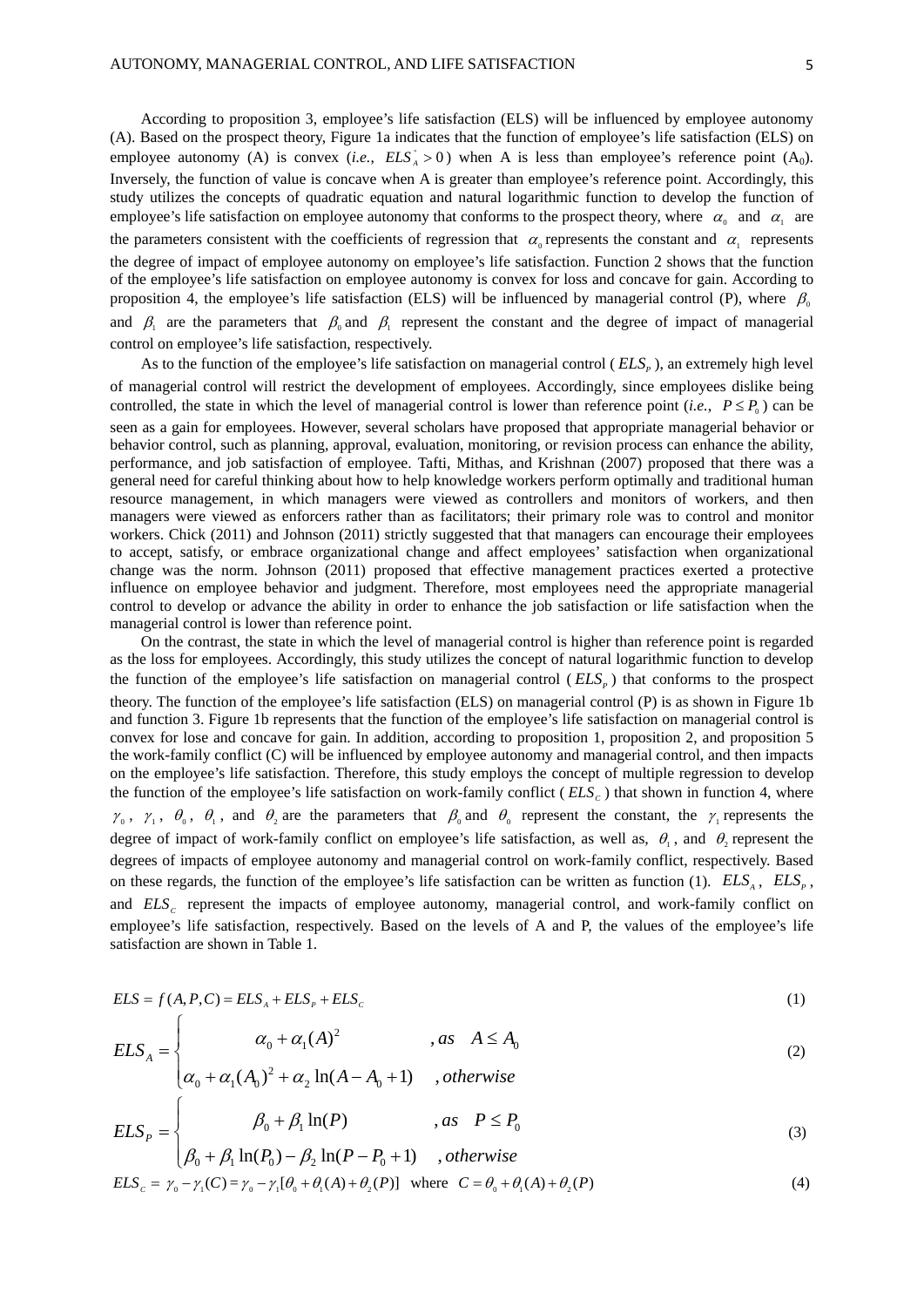| <b>Table 1</b> The value of employee's life satisfaction |                    |                                                                                                                               |                                                                                                                                                                                 |  |
|----------------------------------------------------------|--------------------|-------------------------------------------------------------------------------------------------------------------------------|---------------------------------------------------------------------------------------------------------------------------------------------------------------------------------|--|
|                                                          |                    | Employee autonomy (A)                                                                                                         |                                                                                                                                                                                 |  |
|                                                          |                    | $A \leq A_{\alpha}$                                                                                                           | $A > A_0$                                                                                                                                                                       |  |
| E                                                        | $P \leq P_{\circ}$ | $f_{\rm H}(A, P)$                                                                                                             | $f_{12}(A, P)$                                                                                                                                                                  |  |
| control                                                  |                    | $\alpha_0 + \beta_0 + \gamma_0 - \gamma_1 \theta_0 + \alpha_1 (A)^2 + \beta_1 \ln(P)$<br>$-\gamma_1[\theta_1(A)+\theta_2(P)]$ | $\alpha_{0} + \beta_{0} + \gamma_{0} - \gamma_{1} \theta_{0} + \alpha_{1} (A_{0})^{2}$<br>$+\alpha$ , $\ln(A-A_0+1) + \beta$ , $\ln(P)$<br>$-\gamma_1[\theta_1(A)+\theta_2(P)]$ |  |
| Managerial                                               | $P > P_0$          | $f_{21}(A, P)$                                                                                                                | $f_{22}(A, P)$                                                                                                                                                                  |  |
|                                                          |                    | $\alpha_0 + \beta_0 + \gamma_0 - \gamma_1 \theta_0 + \beta_1 \ln(S_0)$                                                        | $\alpha_{0} + \beta_{0} + \gamma_{0} - \gamma_{1} \theta_{0}$                                                                                                                   |  |
|                                                          |                    | + $\alpha_1(A)^2 - \beta_2 \ln(P - P_0 + 1)$                                                                                  | $+\alpha_{1}(A_{0})^{2} + \beta_{1}\ln(P_{0}) + \alpha_{2}\ln(A-A_{0}+1)$                                                                                                       |  |
|                                                          |                    | $-\gamma_1[\theta_1(A)+\theta_2(P)]$                                                                                          | $-\beta$ , $\ln(P-P_0+1)$ $-\gamma$ , $[\theta_1(A)+\theta_2(P)]$                                                                                                               |  |

Based on the results of Table 1, the value of the employee's life satisfaction is explained with respect to four different states: (1) both the employees' perceived autonomy and perceived managerial control are lower than their reference point (*i.e.*,  $f_{11}(A, P)$ ,  $A \le A_0$ , and  $P \le P_0$ ); (2) employees' perceived autonomy is higher than their reference point  $A_0$  and their perceived managerial control is lower than  $P_0$  (*i.e.*,  $f_{12}(A, P)$ ,  $A > A_0$ , and  $P \leq P_0$ ); (3) employees' perceived autonomy is lower than their reference point A<sub>0</sub> and their perceived managerial control higher than  $P_0$  (*i.e.*,  $f_{21}(A, P)$ ,  $A \le A_0$ , and  $P > P_0$ ); (4) employees' perceived autonomy and their perceived managerial control are both higher than their reference point (*i.e.*,  $f_{22}(A, P)$ ,  $A > A_0$ , and  $P > P_0$ ). Since employees' views play a central role in this study, we assume that the major objective is to maximize employee's life satisfaction (ELS). Thus, how to implement a management practice to maximize life satisfaction of employee is of focal concern. In addition, there are social norms for employee autonomy and managerial control that can restrict the behaviors of employees. Therefore, the amounts or resources of employee autonomy and managerial control should be adjusted to maximize the life satisfaction of employees. In general, there are social norms for employee autonomy and managerial control that can restrict the behaviors of employees. Therefore, the amounts or resources of employee autonomy and managerial control should be adjusted to maximize the life satisfaction of employees. In this regard, to optimize employee's life satisfaction (ELS) under given resources ( $\delta$ ) which consistence with the concept of the autonomy-control duality. If the firm or manager places more emphasis on employee autonomy, more resources will be allocated to employee autonomy. Comparatively, resources allocated to managerial control will accordingly reduce. To capture these concepts, the subjective formula of a firm adjusts innovation strategy can be derived as  $\tau_1(A) + \tau_2(P) \le \delta$ , where  $\delta$  is parameter that represents given managerial resource of budget. In this regard, a mathematical model can be derived as function (5). Accordingly, the Lagrangean functions can be written as function (6) to function (9) (*i.e.*,  $L_{11}$ ,  $L_{12}$ ,  $L_{21}$ , and  $L_{22}$ ). The optimal values of employee autonomy ( $A^*$ ) and managerial control ( $P^*$ ) can thus be summarized in Table 2.

Max employee's life satisfaction (ELS) Subject to  $\tau_1(A) + \tau_2(P) \le \delta$  (5)

$$
L_{11} = \alpha_0 + \beta_0 + \gamma_0 - \gamma_1 \theta_0 + \alpha_1 (A)^2 + \beta_1 \ln(P) - \gamma_1 [\theta_1 (A) + \theta_2 (P)] - \varepsilon_{11} [\tau_1 (A) + \tau_2 (P) - \delta]
$$
(6)

$$
L_{12} = \alpha_0 + \beta_0 + \gamma_0 - \gamma_1 \theta_0 + \alpha_1 (A_0)^2 + \alpha_2 \ln(A - A_0 + 1) + \beta_1 \ln(P) - \gamma_1 [\theta_1(A) + \theta_2(P)] - \varepsilon_{12} [\tau_1(A) + \tau_2(P) - \delta]
$$
(7)

$$
L_{21} = \alpha_0 + \beta_0 + \gamma_0 - \gamma_1 \theta_0 + \beta_1 \ln(P_0) + \alpha_1 (A)^2 - \beta_2 \ln(P - P_0 + 1) - \gamma_1 [\theta_1 (A) + \theta_2 (P)] - \varepsilon_{21} [\tau_1 (A) + \tau_2 (P) - \delta]
$$
(8)

$$
L_{22} = \alpha_0 + \beta_0 + \gamma_0 - \gamma_1 \theta_0 + \alpha_1 (A_0)^2 + \beta_1 \ln(P_0) + \alpha_2 \ln(A - A_0 + 1)
$$

$$
-\beta_2 \ln(P - P_0 + 1) - \gamma_1 [\theta_1(A) + \theta_2(P)] - \varepsilon_{22} [\tau_1(A) + \tau_2(P) - \delta]
$$
\n(9)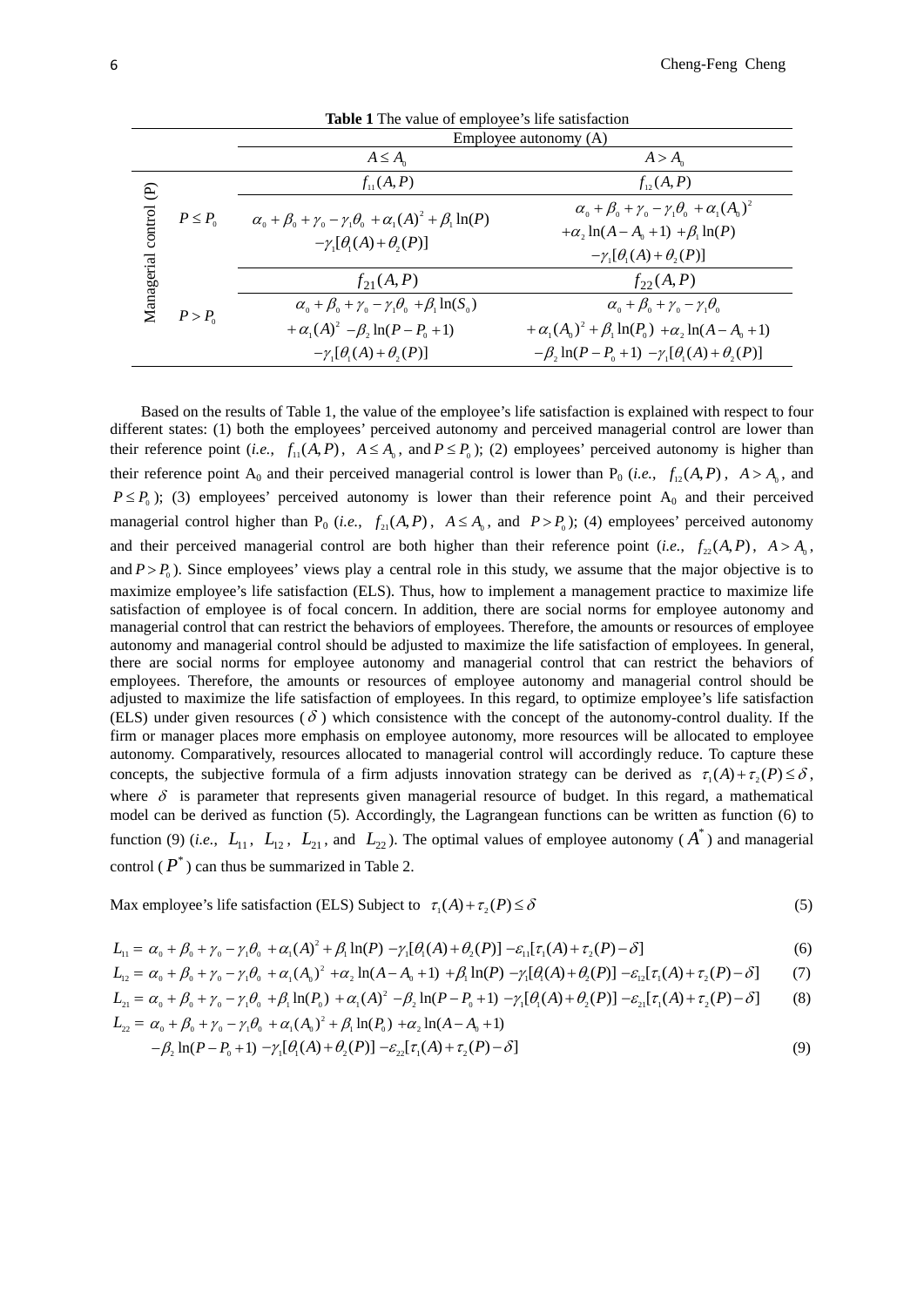|                                     |                                                                                                                                                                                                                                            | Employee autonomy $(A)$                                                                                                                                                            |                                                                                                                                                                                                                                                               |
|-------------------------------------|--------------------------------------------------------------------------------------------------------------------------------------------------------------------------------------------------------------------------------------------|------------------------------------------------------------------------------------------------------------------------------------------------------------------------------------|---------------------------------------------------------------------------------------------------------------------------------------------------------------------------------------------------------------------------------------------------------------|
|                                     |                                                                                                                                                                                                                                            | $A \leq A_{\circ}$                                                                                                                                                                 | $A > A_0$                                                                                                                                                                                                                                                     |
| $\widehat{e}$<br>Managerial control | $P \leq P_0$                                                                                                                                                                                                                               | $\delta \! \lambda_{\scriptscriptstyle 11} \lambda_{\scriptscriptstyle 12}$<br>$A^* =$<br>$\tau_1 \lambda_{11} \lambda_{12} + 2\alpha_1 \beta_1 \tau_2$                            | $A^* = \alpha_2 \delta \lambda_{21} + \tau_2 \beta_1 \lambda_{22} (A_0 - 1)$<br>$\tau_1\alpha_2\lambda_1+\tau_2\beta_1\lambda_2$                                                                                                                              |
|                                     |                                                                                                                                                                                                                                            | $2\delta\alpha_{\scriptscriptstyle 1} \beta_{\scriptscriptstyle 1} \tau_{\scriptscriptstyle 2}$<br>$\boldsymbol{p}^* =$<br>$\tau_1 \lambda_1 \lambda_2 + 2\alpha_1 \beta_1 \tau_2$ | $P^* = \frac{\beta_1 \lambda_{22} [\delta - \tau_1(A_0 - 1)]}{\sigma_1(\lambda_0 - 1)}$<br>$\tau_i \alpha_{i} \lambda_{i} + \tau_i \beta_i \lambda_{i}$                                                                                                       |
|                                     | $P > P_0$                                                                                                                                                                                                                                  | $A^* = \lambda_{31} \lambda_{32} [\delta - \tau_2 (P_0 - 1)]$<br>$\tau_1 \lambda_1 \lambda_2 + 2\alpha_1 \beta_2 \tau_2$                                                           | $A^* = \frac{\alpha_2 \lambda_{41} [\delta - \tau_2 (P_0 - 1)] + \tau_2 \beta_2 \lambda_{42} (A_0 - 1)}{\tau_1 \alpha_2 \lambda_{41} + \tau_2 \beta_2 \lambda_{42}}$                                                                                          |
|                                     |                                                                                                                                                                                                                                            | $P^* = \frac{\lambda_{31}\lambda_{32}\tau_1(P_0-1) + 2\delta\alpha_1\beta_2}{\sigma_1}$<br>$\tau_1 \lambda_1 \lambda_2 + 2\alpha_1 \beta_2 \tau_2$                                 | $P^* = \frac{\beta_2 \lambda_{42} [\delta - \tau_1 (A_0 - 1)] + \tau_1 \alpha_1 \lambda_{41} (P_0 - 1)}{P_0}$<br>$\tau_1 \alpha, \lambda_4 + \tau_2 \beta, \lambda_4$                                                                                         |
|                                     | Notes: $\lambda_1 = \varepsilon_1 \tau_1 + \gamma_1 \theta_1$ , $\lambda_2 = \varepsilon_1 \tau_2 + \gamma_1 \theta_2$ , $\lambda_3 = \varepsilon_2 \tau_2 + \gamma_1 \theta_2$ , $\lambda_2 = \varepsilon_2 \tau_1 + \gamma_1 \theta_1$ , |                                                                                                                                                                                    |                                                                                                                                                                                                                                                               |
|                                     |                                                                                                                                                                                                                                            |                                                                                                                                                                                    | $\lambda_{31} = \gamma_1 \theta_2 + \varepsilon_{21} \tau_2$ , $\lambda_{32} = \varepsilon_{31} \tau_1 + \gamma_1 \theta_1$ , $\lambda_{41} = \gamma_1 \theta_2 + \varepsilon_{32} \tau_2$ , and $\lambda_{42} = \varepsilon_{32} \tau_1 + \gamma_1 \theta_1$ |

**Table 2** The optimal values of employee autonomy and managerial control

According to the results of Table 2, the optimal guidelines for management practices in terms of employee autonomy and managerial control can be obtained. When the degree of employee autonomy and managerial control are lower than the reference point (*i.e.*,  $A \leq A_0$  and  $P \leq P_0$ ), autonomy supportive management is

suggested as a dominant strategy to maximize employee's life satisfaction if the value of  $1\frac{1}{1}\frac{q_1}{q_2} + 2a_1p_1c_2$  $\frac{\partial \eta_1 \eta_2}{\tau_1 \lambda_1 \lambda_2 + 2 \alpha_1 \beta_1 \tau_2}$ δλ λ + (*i.e.*,

 $A^*$ ) is greater than the value of  $1\frac{1}{1}\frac{1}{12}$  12  $1\frac{2}{12}$  12  $+2\alpha_1$ 2  $\tau_1 \lambda_1 \lambda_2 + 2\alpha_1 \beta_1 \tau$  $\delta \alpha_{\text{\tiny{l}}} \beta_{\text{\tiny{l}}} \tau$  $\frac{\lambda_1 \beta_1 \tau_2}{\lambda_2 \beta_1 \tau_2}$  (*i.e.*,  $P^*$ ) or if  $\lambda_1 \lambda_2 \geq 2\alpha_1 \beta_1 \tau_2$ . Furthermore, both the optimal

values of employee autonomy and managerial control consistent with the degree of employee autonomy and managerial control are lower than the reference point (*i.e.*,  $A^* \leq A_0$  and  $P^* \leq P_0$ ) (see Appendix A). Therefore, Theorem 1 characterizes the optimal guideline for managerial practices as  $A \leq A_0$  and  $P \leq P_0$  based on the prospect theory.

**Theorem 1.** *To maximize employee's life satisfaction, the optimal guideline of management strategy is that the managers must focus on the employee autonomy if the value of*  $\lambda_1 \lambda_2$  *is greater than the value of* 

> $2\alpha_i \beta_i \tau$ , given that both levels of employee autonomy and managerial control are lower than the *reference point (i.e.,*  $A \leq A_0 \& P \leq P_0$ ). Otherwise, the managers must focus on managerial *control.*

While both employee autonomy and managerial control can influence employee's life satisfaction, Theorem 1 supports the optimal guideline of management strategy that can distinguish employee autonomy and managerial control for the contribution of employee's life satisfaction. In other words, both levels of employee autonomy and managerial control are lower than the reference point, employee autonomy and managerial control can improve the employee's life satisfaction under different conditions. When the condition that the value of  $\lambda_1 \lambda_2$  is greater than the value of  $2\alpha_1 \beta_1 \tau_2$  holds, the managers should place its emphasis on employee autonomy to maximize employee's life satisfaction. When the degree of employee autonomy is higher than the reference point and the level of managerial control is lower than the reference point (*i.e.*,  $A > A_0$  and  $P \le P_0$ ), autonomy supportive management is suggested as a dominant strategy to maximize employee's life satisfaction if the value of  $1^{\alpha_2 \alpha_2_1 + \alpha_2 \mu_1 \mu_2_2}$  $_{2}\delta\lambda_{21} + \tau_{2}\beta_{1}\lambda_{22} (A_{0} - 1)$  $\tau_1\alpha_2\lambda_2 + \tau_2\beta_1\lambda_2$  $\alpha_2 \delta \lambda_{21} + \tau_2 \beta_1 \lambda_2$  $+\tau_2 \beta_1 \lambda_{2}(A_0-1)$  (*i.e.*, A<sup>\*</sup>) is greater than the value of  $\lambda_{21} + \tau_2 \beta_1 \lambda_{22}$  $1^{\alpha_2 \alpha_2_1 + \alpha_2 \mu_1 \alpha_2_2}$  $B_1 \lambda_{22} [\delta - \tau_1 (A_0 - 1)]$  $\tau_1\alpha_2\lambda_{21} + \tau_2\beta_1\lambda_2$  $\beta_1 \lambda_{22} [\delta - \tau]$  $\frac{-\tau_1(A_0-1)}{-\tau_1(\hat{A}_0-\hat{A})}$  (*i.e.*,  $P^*$ ) or if  $\beta_1 \lambda_{22} (\tau_1 + \tau_2)(A_0 - 1) \ge \delta(\beta_1 \lambda_{22} - \alpha_2 \lambda_{21})$ . Therefore, Theorem 2 characterizes the optimal guideline of

managerial practices as  $A > A_0$  and  $P \leq P_0$  based on the prospect theory.

**Theorem 2.** *To maximize employee's life satisfaction, the optimal guideline of management strategy is that the managers must focus on the employee autonomy if the value of*  $\beta_1 \lambda_2 (\tau_1 + \tau_2)(A_0 - 1)$  *is greater than the value of*  $\delta(\beta_1 \lambda_{22} - \alpha_2 \lambda_{21})$  *given that level of employee autonomy is higher than the reference point and the level of managerial control is lower than the reference point (i.e.,*  $A > A_0$ ) *and*  $P \leq P_0$ . Otherwise, the managers must focus on managerial control.

In other words, Theorem 2 indicates that given that level of employee autonomy is higher than the reference point and the level of managerial control is lower than the reference point, employee autonomy and managerial control can improve the employee's life satisfaction under different conditions. When the condition that the value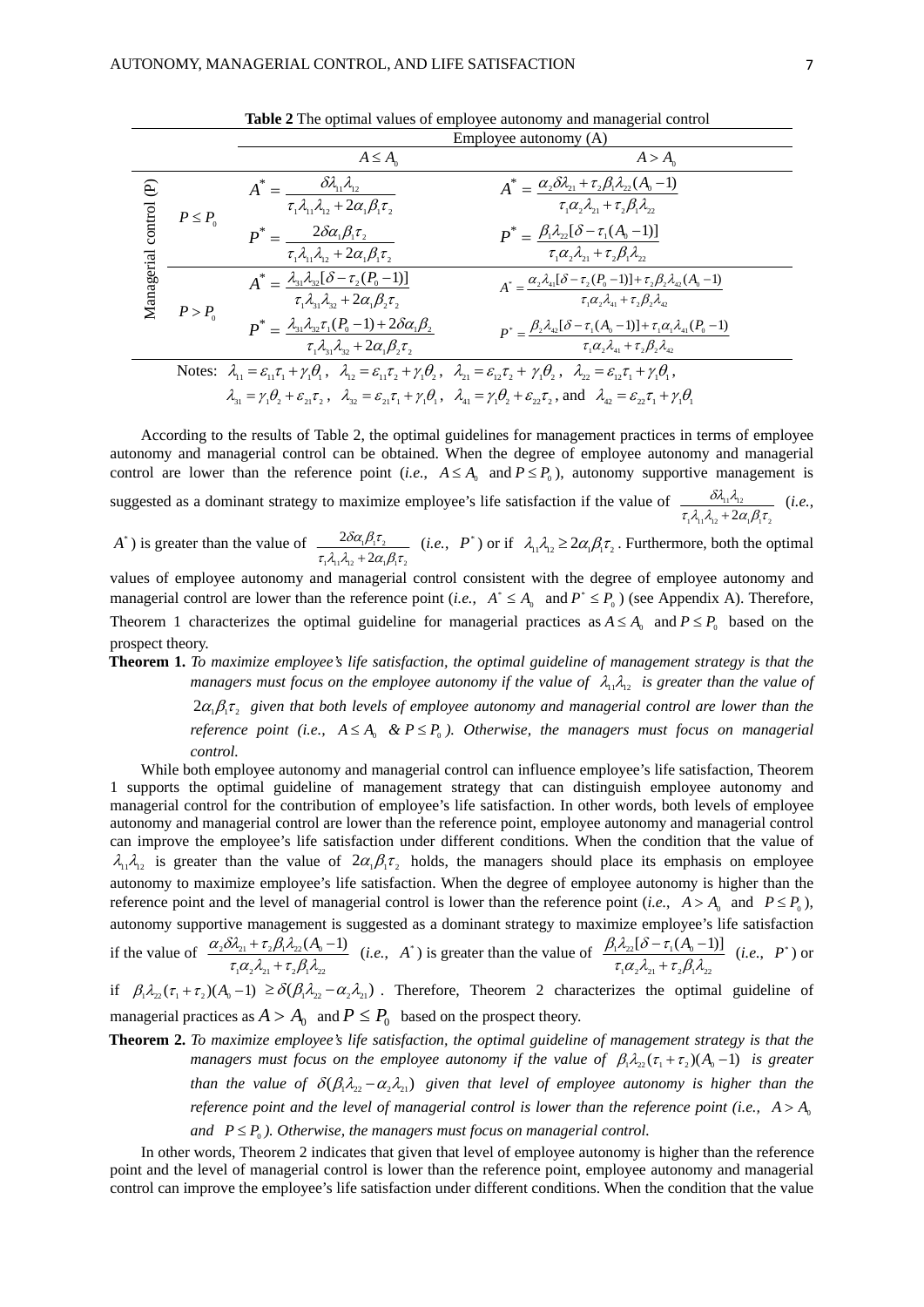of  $\beta_1 \lambda_{22} (\tau_1 + \tau_2)(A_0 - 1)$  is greater than the value of  $\delta(\beta_1 \lambda_{22} - \alpha_2 \lambda_{21})$  holds, the managers should place its emphasis on employee autonomy to maximize employee's life satisfaction. When the degree of employee autonomy is lower than the reference point and the level of managerial control is higher than the reference point (i.e.,  $A \leq A_0$  and  $P > P_0$ ), autonomy supportive management is suggested as a dominant strategy to maximize

employee's life satisfaction if the value of 
$$
\frac{\lambda_{31}\lambda_{32}[\delta-\tau_2(P_0-1)]}{\tau_1\lambda_{31}\lambda_{32}+2\alpha_1\beta_2\tau_2}
$$
 is more than the value of

$$
\frac{\lambda_{31}\lambda_{32}\tau_1(P_0-1)+2\delta\alpha_1\beta_2}{\tau_1\lambda_{31}\lambda_{32}+2\alpha_1\beta_2\tau_2}
$$
 or if  $\lambda_{31}\lambda_{32}[\delta-(\tau_1+\tau_2)(A_0-1)] \ge 2\delta\alpha_1\beta_2$ . Therefore, Theorem 3 characterizes the

optimal guideline of managerial practices as  $A \leq A_0$  and  $P > P_0$  based on the prospect theory. Accordingly, Theorem 3 suggests that given that level of employee autonomy is lower than the reference point and the level of managerial control is higher than the reference point, employee autonomy and managerial control can improve the employee's life satisfaction under different conditions. When the condition that the value of  $\lambda_1, \lambda_2$  [ $\delta - (\tau_1 + \tau_2)(A_0 - 1)$ ] is greater than the value of  $2\delta\alpha_1\beta_2$  holds, the managers should place its emphasis on employee autonomy to maximize employee's life satisfaction.

**Theorem 3.** *To maximize employee's life satisfaction, the optimal guideline of management strategy is that the managers must focus on the employee autonomy if the value of*  $\lambda_{31} \lambda_{32} [\delta - (\tau_1 + \tau_2)(A_0 - 1)]$  *is greater than the value of*  $2\delta\alpha_1\beta_2$  *given that level of employee autonomy is lower than the reference point and the level of managerial control is higher than the reference point (i.e.,*  $A \leq A_0$ *)* and  $P > P_0$ ). Otherwise, the managers must focus on managerial control.

When both levels of employee autonomy and managerial control are higher than the reference point (*i.e.*,  $A > A_0$  and  $P > P_0$ ), autonomy supportive management is suggested as a dominant strategy to maximize employee's life satisfaction if the value of  $\tau_2 \lambda_{41} [\delta - \tau_2 (P_0 - 1)] + \tau_2 \beta_2 \lambda_{42} (A_0 - 1)$  $\alpha_2\lambda_{41}[\delta-\tau_2(P_0-1)]+\tau_2\beta_2\lambda_4$ +  $-\tau_2(P_0-1)]+\tau_2\beta_2\lambda_{42}(A_0-1)$  *(i.e., A<sup>\*</sup>)* is greater than the

 $1\alpha_2\alpha_{41} + \iota_2\mu_2\alpha_{42}$ value of  $1\alpha_2\alpha_{41} + \iota_2\mu_2\alpha_{42}$  $\mathcal{Z}_2 \lambda_{42} [\delta - \tau_1 (A_0 - 1)] + \tau_1 \alpha_1 \lambda_{41} (P_0 - 1)$  $\tau_1\alpha_2\lambda_{41} + \tau_2\beta_2\lambda_4$  $\beta_2\lambda_{42}[\delta-\tau_1(A_0-1)]+\tau_1\alpha_1\lambda_2$ +  $-\tau_1(A_0-1) + \tau_1 \alpha_1 \lambda_{41}(P_0-1)$  (*i.e.*,  $P^*$  ) or if  $\lambda_{41}(\alpha_2 \tau_2 - \alpha_1 \tau_1)(P_0-1)$ 

 $\tau_1\alpha_2\lambda_{41} + \tau_2\beta_2\lambda_4$ 

 $(\tau_1 + \beta, \lambda_4, (\tau_1 + \tau_2)(A_0 - 1) \ge \delta(\beta, \lambda_4, -\alpha, \lambda_4)$ . Therefore, Theorem 4 characterizes the optimal guideline of managerial practices as  $A > A_0$  and  $P > P_0$  based on the prospect theory.

**Theorem 4.** *To maximize employee's life satisfaction, the optimal guideline of management strategy is that the managers must focus on the employee autonomy if the value of*   $\lambda_{41}(\alpha_2\tau_2-\alpha_1\tau_1)(P_0-1)+\beta_2\lambda_{42}(\tau_1+\tau_2)(A_0-1)$  is more than the value of  $\delta(\beta_2\lambda_{42}-\alpha_2\lambda_{41})$  given *that both levels of employee autonomy and managerial control are higher than the reference point*   $(i.e., A > A<sub>0</sub>$  *and P > P<sub>0</sub>). Otherwise, the managers must focus on managerial control.* 

Specifically, Theorem 1 to Theorem 4 characterize the optimal guidelines of management strategy that employee autonomy and managerial control can improve the employee's life satisfaction under different conditions.

## **4. CONCLUSIONS AND DISCUSSIONS**

The purpose of this study is to evaluate the employee's life satisfaction by integrating the perspectives of employee autonomy, managerial control, and work-family conflict. In contrast to a linear relationship, this study suggests that employees will have higher level of life satisfaction if their autonomy is greater than the reference point, while the managerial control is lower than the reference point. Five propositions are developed to explain the phenomenon of work-family conflict and the employee's life satisfaction. This study expands the knowledge on prospect theory to develop the optimal model measurement of the employee's life satisfaction via intermediary variable with respect to work-family conflict. The study first applies prospect theory to identify the impacts of employee autonomy and managerial control on employee's life satisfaction. Based on the concept of prospect theory, employee may perceive a concave life satisfaction function in the domain of gain, while they may perceive a convex life satisfaction function in the domain of loss. Accordingly, this study creates four quadrants to explain the optimal value of employee's life satisfaction. By means of a mathematical model, the study first applies prospect theory to identify the impacts of employee autonomy and managerial control on the employee's life satisfaction. And then, this study creates four quadrants to explain the optimal value of the employees' life satisfaction. According to the mathematical model, four theorems are developed. The results present some very useful guidelines for management practices, suggesting to decrease work-family conflict and increase the employee's life satisfaction that may be different from the traditional management theory. In the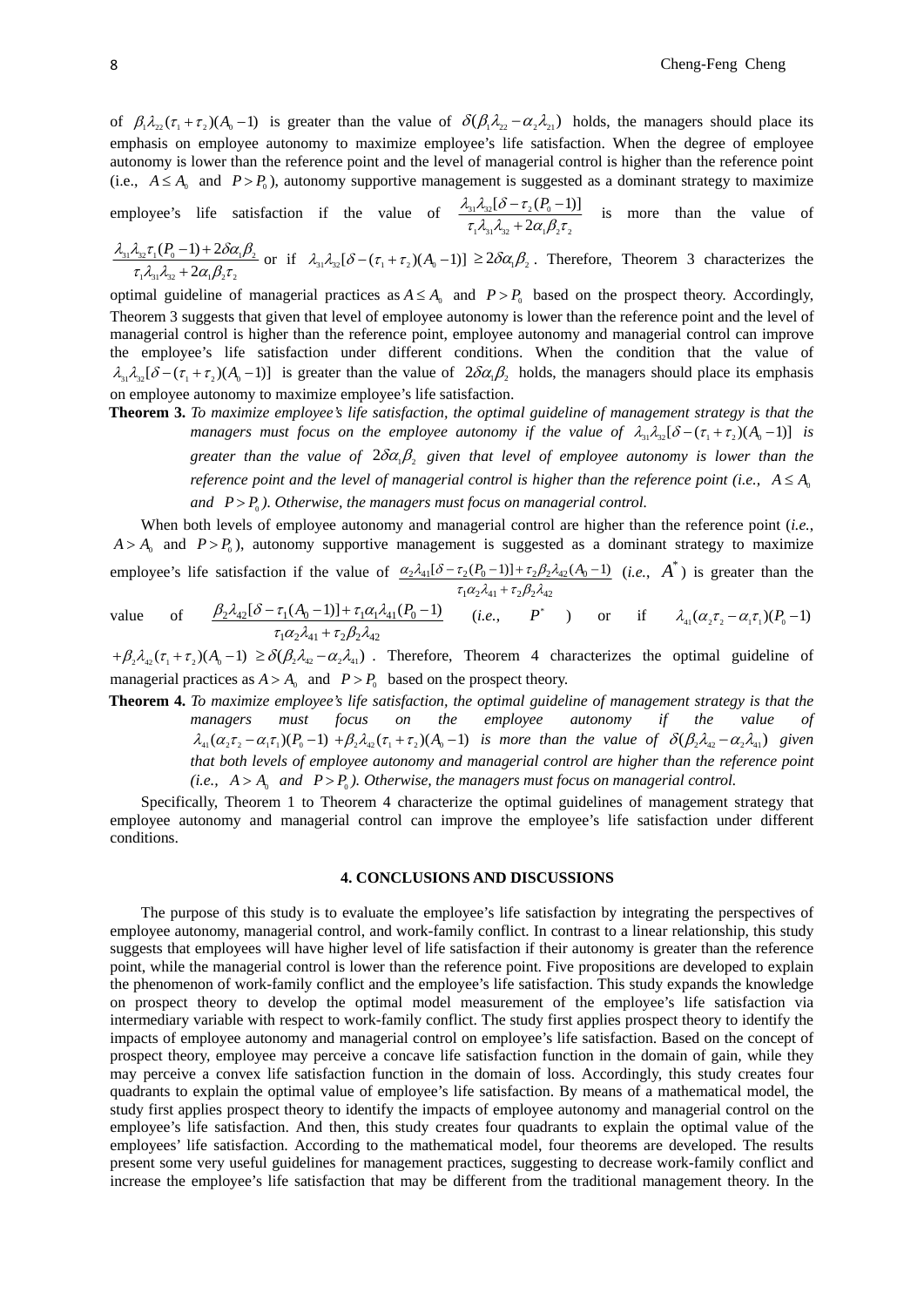traditional managerial theory, managerial practices could be divided into four quadrants: (1) when managers perceive that both values of employee autonomy and managerial control are low (*i.e.*,  $A \leq A_0$  and  $P \leq P_0$ ), they should encourage their employees to develop their autonomy and enhance the level of control, (2) when managers perceive that value of employee autonomy is large but the value of managerial control is not sufficient (*i.e.*,  $A > A_0$  and  $P \le P_0$ ), they should depress their employees in developing their autonomy and enhance the level of control, (3) when managers perceive that the value of employee autonomy is low but the value of managerial control is too large (*i.e.*,  $A \leq A_0$  and  $P > P_0$ ), they should depress their employees in developing their autonomy and reduce the level of control, and (4) when managers perceive that both values of employee autonomy and managerial control are too large(*i.e.*,  $A > A_0$  and  $P > P_0$ ), they should depress their employees in developing their autonomy and reduce the level of control.

Furthermore, theorem 1 suggests that manager should focus on employee autonomy if the optimal value of employee autonomy is greater than that of managerial control, otherwise manager must focus on managerial control. These results are meaningful since without consideration of the utility value of life satisfaction, it may mislead managers in adjusting the level of employee autonomy or managerial control. To analyze the model, some assumptions are set since strong assumptions produce powerful models (Shugan, 2002). The specific assumptions may limit the generality of results such as the reverse impact of work-family conflict on employee autonomy. Since the prospect theory is adopted to explain the optimal strategies, the special natural logarithms and multiple regression functions are employed to reflect the employee's life satisfaction function. Furthermore, this study gives a rigorous and robust explanation of the impact of managerial practices, and develops the optimal decision model for managerial practices to probe the employee's life satisfaction. There are several ideas for extending the future research in the employee's life satisfaction. First, future research can empirically test the model and replace the symbols of the mathematical model with the values of the coefficients from empirical research to illustrate the contribution of this model. Second, a comparative static analysis would allow us to clarify and highlight the influence of each parameter on the optimal values that are not biased by the samples. Third, future research may develop other dimensions more precisely to improve managerial practices, such as characteristics of industries. In addition, this study assumes that managers hold the levers of power and can optimally configure their employee's life experience based on the managerial perspective. Further research can develop a conceptual model based on the employee's perspective or based on both perspectives.

## **REFERENCES**

- 1. Baltes, B.B, L.S. Zhdanova, and M.A. Clark, "Examining the relationships between personality, coping strategies, and work-family conflict," *Journal of Business and Psychology*, **26 (4)**, 517-530 (2011).
- 2. Bifulco, L. "Old and new organizational cages. What about autonomy and freedom?" *Public Organization Review*, **11 (3)**, 283-295 (2011).
- 3. Brunetto, Y., R. Farr-Wharton, S. Ramsay, and K. Shacklock, "Supervisor relationships and perceptions of work - family conflict," *Asia Pacific Journal of Human Resources*, **48 (2)**, 212-232 (2010).
- 4. Chick, G. "Employee engagement for control freaks," *Human Resource Management International Digest*, **19 (6)**, 3-6 (2011).
- 5. Cochet, O., J. Dormann, and T. Ehrmann, "Capitalizing on franchisee autonomy: Relational forms of governance as controls in idiosyncratic franchise dyads," *Journal of Small Business Management*, **46 (1)**, 50-72 (2008).
- 6. Coppejans, M, "Estimation of the binary response model using a mixture of distributions estimator (MOD)," *Journal of Econometrics*, **102 (2)**, 231-269 (2001).
- 7. Fenton-O'Creevy, M., P. Gooderham, and O. Nordhaug, "Human resource management in US subsidiaries in Europe and Australia: Centralisation or autonomy?" *Journal of International Business Studies*, **39(1)**, 151-166 (2008).
- 8. Gilliland, D.I., D.C. Bello, and G.T. Gundlach, "Control-based channel governance and relative," *Journal of Academy of Marketing Science*, **38 (4)**, 441-455 (2010).
- 9. Green, S.G., R.A. Schaefer, S.M. MacDermid, and H.M. Weiss, "Partner reactions to work-to-family conflict: Cognitive appraisal and indirect crossover in couples," *Journal of Management*, **37 (3)**, 744-769 (2011).
- 10. Henle, C.A., C.L. Reeve, and V.E. Pitts, "Stealing time at work: Attitudes, social pressure, and perceived control as predictors of time theft," *Journal of Business Ethics*, **94 (1)**, 53-67 (2010).
- 11. Hill, E.J., J.J. Erickson, E.K. Holmes, and M. Ferris, "Workplace flexibility, work hours, and work-life conflict: finding an extra day or two," *Journal of Family Psychology*, **24 (3)**, 349-358 (2010).
- 12. Hirst, G., P. Budhwar, B.K. Cooper, M.West, C. Long, X. Chongyuan, and H. Shipton, "Cross-cultural variations in climate for autonomy, stress and organizational productivity relationships: A comparison of Chinese and UK manufacturing organizations," *Journal of International Business Studies*, **39 (8)**,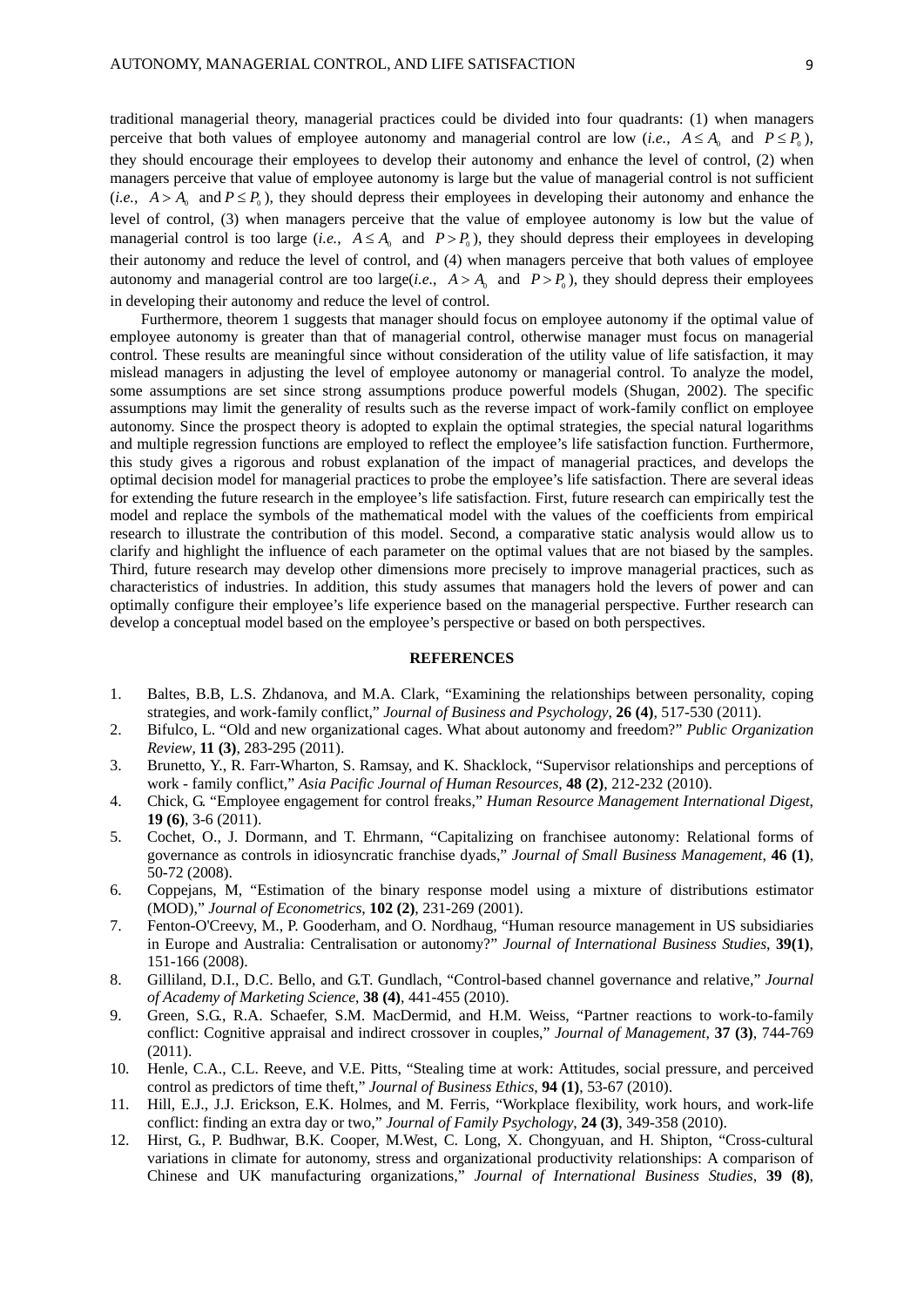1343-1358 (2008).

- 13. Hornung, S. and D.M. Rousseau, "Active on the job-proactive in change: How autonomy at work contributes to employee support for organizational change," *The Journal of Applied Behavioral Science*, **43 (4)**, 401-426 (2007).
- 14. Jang, S.J., R. Park, and A. Zippay, "The interaction effects of scheduling control and work-life balance programs on job satisfaction and mental health," *International Journal of Social Welfare*, **20 (2)**, 135-143 (2011).
- 15. Johnson, W. "Managing university technology development using organizational control theory," *Research Policy,* **40 (6)**, 842-852 (2011).
- 16. Kahneman, D. and A. Tversky, "Prospect theory: An analysis of decision under risk," *Econometrica*, **47(2)**, 263-291 (1979).
- 17. Liao, P.Y. "Linking work-family conflict to job attitudes: the mediating role of social exchange relationships," *The International Journal of Human Resource Management*, **22 (14)**, 2965-2980 (2011).
- 18. Mellewigt, T., T. Ehrmann, and C. Decker, "How does the franchisor's choice of different control mechanisms affect franchisees' and employee-managers' satisfaction?" *Journal of Retailing*, **87 (3)**, 320-331 (2011).
- 19. Merriman, K.K. and J.R. Deckop, "Loss aversion and variable pay: a motivational perspective," *The International Journal of Human Resource Management*, **18 (6)**, 1026-1041 (2007).
- 20. Park, S. and L. Rothrock, "Systematic analysis for framing bias in missile defense: implications toward visualization design," *European Journal of Operational Research*, **182 (3)**, 1383-1398 (2007).
- 21. Proost, K., H. de Witte, K. de Witte, and B. Schreurs, "Work-family conflict and facilitation: The combined influence of the job demand-control model and achievement striving," *European Journal of Work and Organizational Psychology*, **19 (5)**, 615-628 (2010).
- 22. Qu, H. and X. Zhao, "Employees' work-family conflict moderating life and job satisfaction," *Journal of Business Research*, **65(1)**, 22-28 (2012).
- 23. Shugan, S.M. "Editorial: Marketing Science, models, monopoly models, and why we need them," *Marketing Science*, **21(3)**, 223-228 (2002).
- 24. Suldo, S.M. and E.S. Huebner, "The Role of Life Satisfaction in the Relationship between Authoritative Parenting Dimensions and Adolescent Problem Behavior," *Social Indicators Research*, **66 (2)**, 165-195 (2004).
- 25. Tafti, A., S. Mithas, and M.S. Krishnan, "Information technology and the autonomy-control duality: Toward a theory," *Information Technology and Management*, **8(2)**, 147-166 (2007).
- 26. Zullig, K.J., R.F. Valois, E.S. Huebner, and J.W. Drane, "Associations among Family Structure, Demographics, and Adolescent Perceived Life Satisfaction," *Journal of Child and Family Studies*, **14 (2)**, 195-206 (2005).

# Appendix A: Proofs of the  $A^* \leq A_0$  and  $P^* \leq P_0$

When the degree of employee autonomy and managerial control are lower than the reference point (*i.e.*,  $A \le A_0$  and  $P \le P_0$ ), the optimal values of employee autonomy ( $A^*$ ) is equal to  $\frac{OA_{11}A_{12}}{\tau_1 \lambda_{11} \lambda_{12} + 2\alpha_1 \beta_1 \tau_2}$  $\frac{\sigma_{\mathcal{A}_{11}\mathcal{A}_{12}}}{\tau_1 \lambda_1 \lambda_2 + 2\alpha_1 \beta_1 \tau_2}$ δλ λ  $\frac{\eta_1 \eta_2}{\eta_1 + 2\alpha_1 \beta_1 \tau_2}$  and

managerial control ( $P^*$ ) is equal to  $1^{\prime}$  11<sup>'</sup>  $1^{\prime}$  12'  $\sim$   $2^{\prime}$  1<sup>'</sup> 1<sup>'</sup> 2  $+2\alpha_1$ 2  $\tau_1 \lambda_{11} \lambda_{12} + 2\alpha_1 \beta_1 \tau$  $\frac{\delta \alpha_1 \beta_1 \tau_2}{\beta_{12} + 2 \alpha_1 \beta_1 \tau_2}$ .

*A1. Proofs of the optimal values of employee autonomy and managerial control (i.e., \* A* and *\* P )* 

When the degree of employee autonomy and managerial control are lower than the reference point, the Lagrangean functions can be written as  $L_1$ :

$$
L_{11} = \alpha_0 + \beta_0 + \gamma_0 - \gamma_1 \theta_0 + \alpha_1 (A)^2 + \beta_1 \ln(P) - \gamma_1 [\theta_1 (A) + \theta_2 (P)] - \varepsilon_{11} [\tau_1 (A) + \tau_2 (P) - \delta]
$$

Corresponding to the optimal employee autonomy  $(A^*)$ ,

$$
\frac{\partial L_{11}}{\partial A} = 0 \implies 2\alpha_1 A - \gamma_1 \theta_1 - \varepsilon_{11} \tau_1 = 0 \implies 2\alpha_1 A = \gamma_1 \theta_1 + \varepsilon_{11} \tau_1 \tag{A1}
$$

Similarly, we obtain the optimum managerial control  $(P^*)$  as follows,

$$
\frac{\partial L_{11}}{\partial P} = 0 \Longrightarrow \frac{\beta_1}{P} - \gamma_1 \theta_2 - \varepsilon_{11} \tau_2 = 0 \Longrightarrow P(\gamma_1 \theta_2 + \varepsilon_{11} \tau_2) = \beta_1 \tag{A2}
$$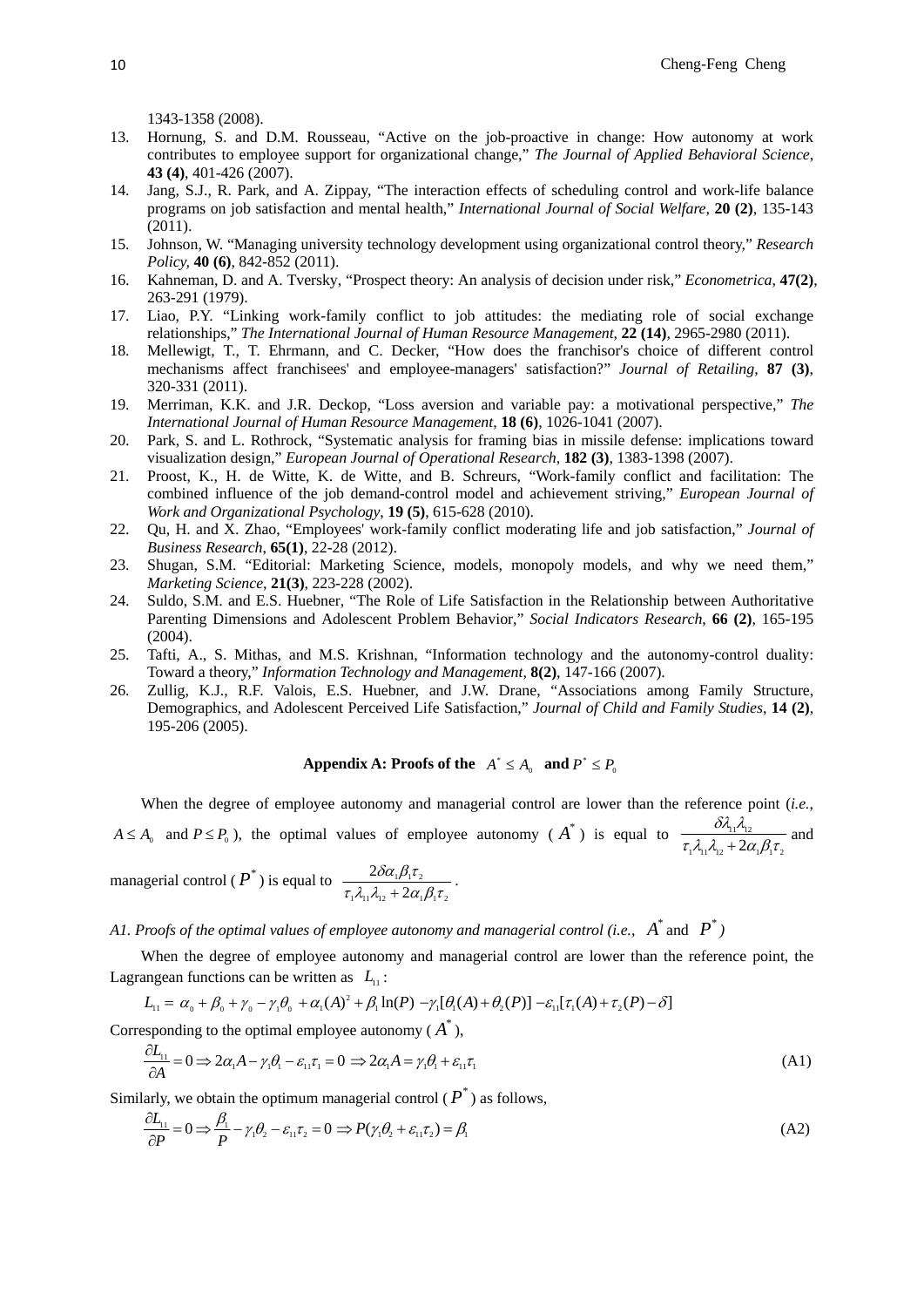$$
\frac{\partial L_{11}}{\partial \varepsilon_{11}} = 0 \implies \tau_1(A) + \tau_2(P) = \delta \tag{A3}
$$

For the derive the solutions, dividing (A1) by (A2) can obtain

$$
\frac{(A1)}{(A2)} \Rightarrow \frac{2\alpha_1 A}{P(\gamma_1 \theta_2 + \varepsilon_{11} \tau_2)} = \frac{\gamma_1 \theta_1 + \varepsilon_{11} \tau_1}{\beta_1}
$$
\n
$$
\Rightarrow 2\alpha_1 A \beta_1 = P(\varepsilon_{11} \tau_1 + \gamma_1 \theta_1)(\varepsilon_{11} \tau_2 + \gamma_1 \theta_2)
$$
\n
$$
\Rightarrow P = \frac{2\alpha_1 A \beta_1}{(\varepsilon_{11} \tau_1 + \gamma_1 \theta_1)(\varepsilon_{11} \tau_2 + \gamma_1 \theta_2)} \tag{A4}
$$

Substituting (A4) into subjective equation can obtain

$$
\tau_{1}(A) + \tau_{2}(P) = \delta \Rightarrow \tau_{1}A + \frac{2\alpha_{1}A\beta_{1}\tau_{2}}{(\varepsilon_{11}\tau_{1} + \gamma_{1}\theta_{1})(\varepsilon_{11}\tau_{2} + \gamma_{1}\theta_{2})} = \delta
$$
  
\n
$$
\Rightarrow A[\tau_{1}(\varepsilon_{11}\tau_{1} + \gamma_{1}\theta_{1})(\varepsilon_{11}\tau_{2} + \gamma_{1}\theta_{2}) + 2\alpha_{1}\beta_{1}\tau_{1} = \delta(\varepsilon_{11}\tau_{1} + \gamma_{1}\theta_{1})(\varepsilon_{11}\tau_{2} + \gamma_{1}\theta_{2})
$$
  
\n
$$
\Rightarrow A^{*} = \frac{\delta(\varepsilon_{11}\tau_{1} + \gamma_{1}\theta_{1})(\varepsilon_{11}\tau_{2} + \gamma_{1}\theta_{2})}{\tau_{1}(\varepsilon_{11}\tau_{1} + \gamma_{1}\theta_{1})(\varepsilon_{11}\tau_{2} + \gamma_{1}\theta_{2}) + 2\alpha_{1}\beta_{1}\tau}
$$
  
\nLet  $\lambda_{11} = \varepsilon_{11}\tau_{1} + \gamma_{1}\theta_{1}; \lambda_{12} = \varepsilon_{11}\tau_{2} + \gamma_{1}\theta_{2}$   
\n
$$
\Rightarrow A^{*} = \frac{\delta\lambda_{11}\lambda_{12}}{\tau_{1}\lambda_{11}\lambda_{12} + 2\alpha_{1}\beta_{1}\tau}
$$
  
\n(A5) is the solution of optimal complexes outorems. Combining (A5) and (A4) can obtain the solution of

(A5) is the solution of optimal employee autonomy. Combining (A5) and (A4) can obtain the solution of optimal managerial control ( *\* P* ) as  $1\frac{1}{2}$  12  $1\frac{1}{2}$   $2\alpha_1 p_1 c_2$  $+2\alpha_1$ 2  $\tau_1 \lambda_{11} \lambda_{12} + 2\alpha_1 \beta_1 \tau$  $\frac{\delta \alpha_{\text{\tiny{l}}} \beta_{\text{\tiny{l}}} \tau_{\text{\tiny{l}}}}{\beta_{\text{\tiny{l}}} \tau_{\text{\tiny{l}}} + 2 \alpha_{\text{\tiny{l}}} \beta_{\text{\tiny{l}}} \tau_{\text{\tiny{l}}}}.$ 

A2. Proofs of the optimal values of employee autonomy lower than the reference point (i.e.,  $A^* \leq A_0$ )

 $ELS<sub>A</sub>$ ,  $ELS<sub>p</sub>$ , and  $ELS<sub>c</sub>$  represent the impacts of employee autonomy, managerial control, and work-family conflict on employee's life satisfaction, respectively.

$$
ELS = f(A, P, C) = ELS_A + ELS_P + ELS_C
$$
  
\n
$$
ELS_A = \begin{cases} \alpha_0 + \alpha_1(A)^2 & , as \ A \le A_0 \\ \alpha_0 + \alpha_1(A_0)^2 + \alpha_2 \ln(A - A_0 + 1) & , otherwise \end{cases}
$$
  
\n
$$
ELS_P = \begin{cases} \beta_0 + \beta_1 \ln(P) & , as \ P \le P_0 \\ \beta_0 + \beta_1 \ln(P_0) - \beta_2 \ln(P - P_0 + 1) & , otherwise \end{cases}
$$
  
\n
$$
ELS_C = \gamma_0 - \gamma_1(C) = \gamma_0 - \gamma_1[\theta_0 + \theta_1(A) + \theta_2(P)]
$$
 where  $C = \theta_0 + \theta_1(A) + \theta_2(P)$ 

Accordingly, when the degree of employee autonomy and managerial control are lower than the reference point, the Lagrangean functions can be written as below:

$$
L_{11} = \alpha_0 + \beta_0 + \gamma_0 - \gamma_1 \theta_0 + \alpha_1 (A)^2 + \beta_1 \ln(P) - \gamma_1 [\theta_1 (A) + \theta_2 (P)] - \varepsilon_{11} [\tau_1 (A) + \tau_2 (P) - \delta]
$$

Therefore, the optimal values of employee autonomy  $(A^*)$  is equal to  $1^{\prime}$  11' 12  $1^{\prime}$  2  $\alpha$  1 $\beta$  1' 2  $\frac{\partial \eta_1 \eta_2}{\partial \eta_1 \lambda_{12} + 2 \alpha_1 \beta_1 \tau}$ δλ λ  $+\frac{2\alpha_1\beta_1\tau_2}{2\alpha_1\beta_1\tau_2}$  and managerial

control  $(P^*)$  is equal to  $1\frac{\mu_{11}}{\mu_{12}}$   $1\frac{\mu_{12}}{\mu_{12}}$  $+2\alpha_1$ 2  $\tau_1 \lambda_{11} \lambda_{12} + 2\alpha_1 \beta_1 \tau$  $\delta \alpha_{\shortparallel} \beta_{\shortparallel} \tau$  $+\frac{2\alpha_1\beta_1\beta_2}{2\alpha_1\beta_1\gamma_2}$  under the condition of the degree of employee autonomy and managerial control are lower than the reference point(*i.e.*,  $A \leq A_0$  and  $P \leq P_0$ ). Based on the domains of the functions of definition of  $ELS<sub>A</sub>$  and  $ELS<sub>P</sub>$ , the optimal values of employee autonomy and managerial control are lower than the reference point (*i.e.*,  $A^* \leq A_0$  and  $P^* \leq P_0$ ). The detail proofs are shown as follows,

$$
(\varepsilon_{11}\tau_1 + \gamma_1\theta_1) (\varepsilon_{11}\tau_2 + \gamma_1\theta_2) (\tau_1A_0 - \delta) + (2A_0\alpha_1\beta_1\tau_2) \ge 0
$$

$$
\therefore \lambda_{11} = \varepsilon_{11} \tau_1 + \gamma_1 \theta_1 \text{ and } \lambda_{12} = \varepsilon_{11} \tau_2 + \gamma_1 \theta_2
$$